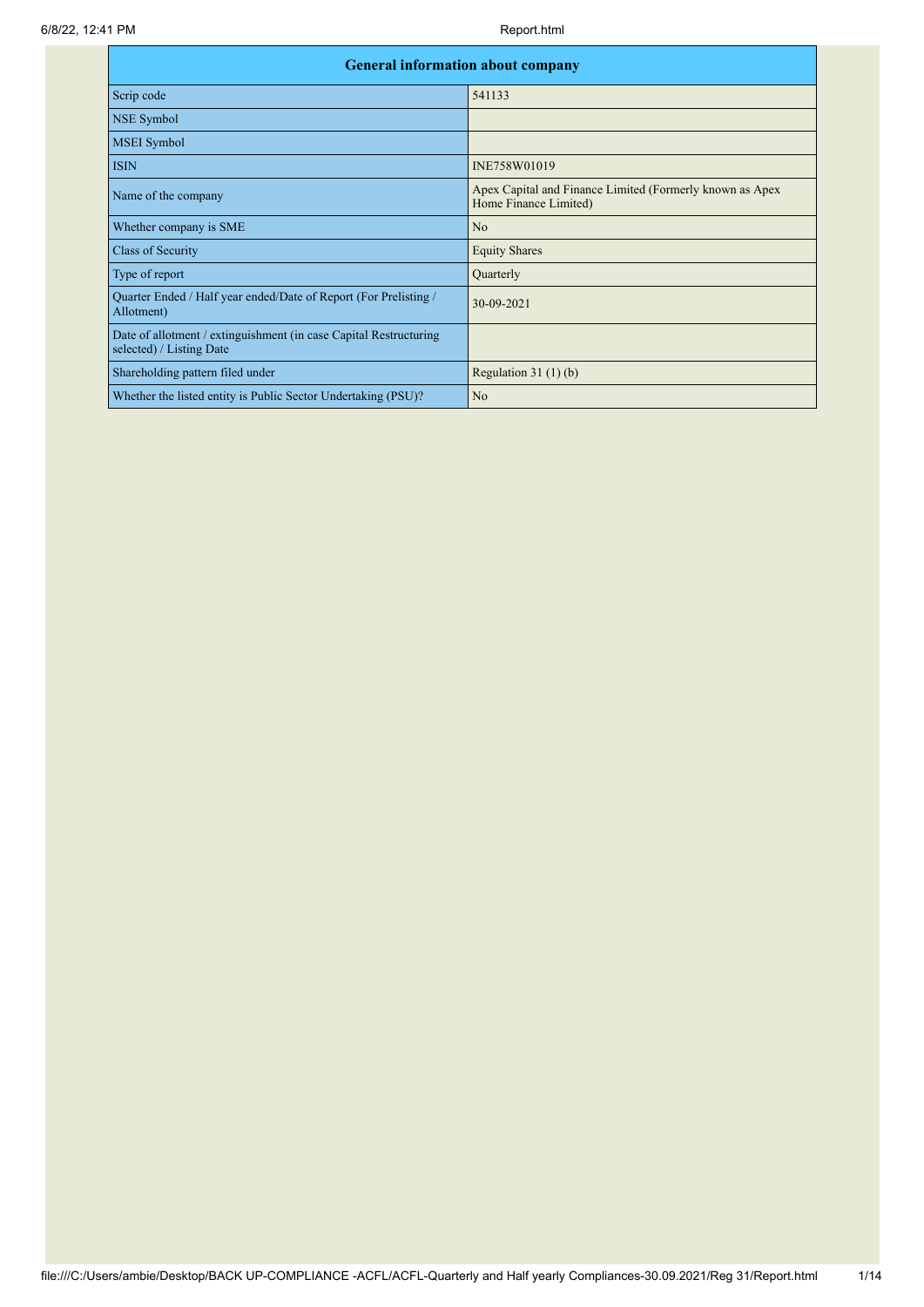|                | <b>Declaration</b>                                                                        |                |                                |                       |                             |  |  |  |  |  |  |
|----------------|-------------------------------------------------------------------------------------------|----------------|--------------------------------|-----------------------|-----------------------------|--|--|--|--|--|--|
| Sr.<br>No.     | Particular                                                                                | Yes/No         | Promoter and<br>Promoter Group | Public<br>shareholder | Non Promoter-<br>Non Public |  |  |  |  |  |  |
| $\mathbf{1}$   | Whether the Listed Entity has issued any partly paid up shares?                           | N <sub>o</sub> | No                             | N <sub>o</sub>        | N <sub>o</sub>              |  |  |  |  |  |  |
| $\overline{2}$ | Whether the Listed Entity has issued any Convertible Securities                           | N <sub>o</sub> | N <sub>0</sub>                 | N <sub>0</sub>        | N <sub>0</sub>              |  |  |  |  |  |  |
| $\overline{3}$ | Whether the Listed Entity has issued any Warrants?                                        | N <sub>o</sub> | N <sub>o</sub>                 | N <sub>o</sub>        | N <sub>o</sub>              |  |  |  |  |  |  |
| $\overline{4}$ | Whether the Listed Entity has any shares against which<br>depository receipts are issued? | N <sub>0</sub> | N <sub>o</sub>                 | N <sub>o</sub>        | N <sub>0</sub>              |  |  |  |  |  |  |
| $\overline{5}$ | Whether the Listed Entity has any shares in locked-in?                                    | N <sub>o</sub> | N <sub>o</sub>                 | N <sub>o</sub>        | N <sub>o</sub>              |  |  |  |  |  |  |
| 6              | Whether any shares held by promoters are pledge or otherwise<br>encumbered?               | No             | No                             |                       |                             |  |  |  |  |  |  |
| $\overline{7}$ | Whether company has equity shares with differential voting<br>rights?                     | No             | No                             | N <sub>o</sub>        | N <sub>o</sub>              |  |  |  |  |  |  |
| $\overline{8}$ | Whether the listed entity has any significant beneficial owner?                           | N <sub>o</sub> |                                |                       |                             |  |  |  |  |  |  |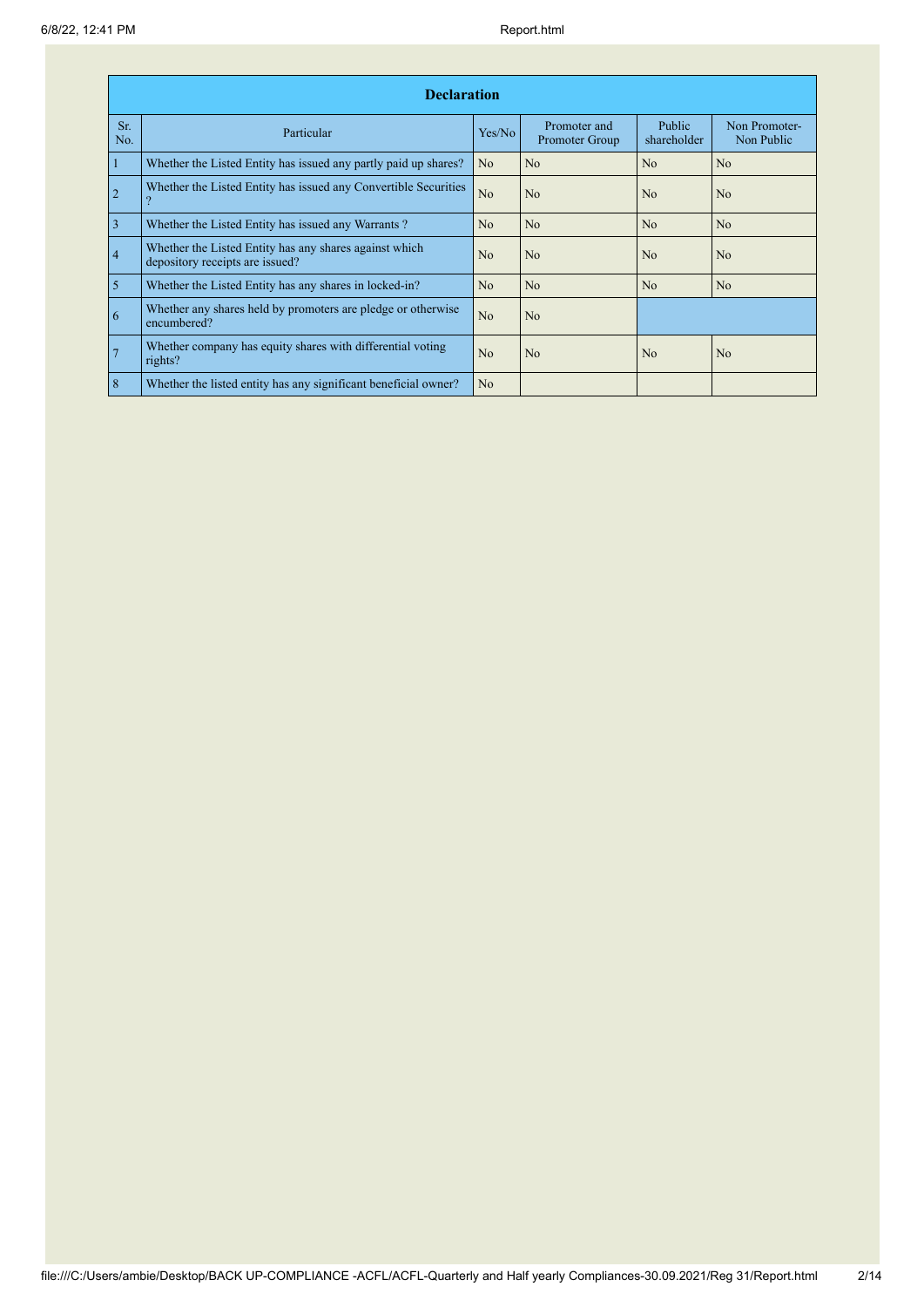|                                        | <b>Table I - Summary Statement holding of specified securities</b> |                                 |                       |                   |                          |                                        |                                                                  |                |               |                           |                                   |  |
|----------------------------------------|--------------------------------------------------------------------|---------------------------------|-----------------------|-------------------|--------------------------|----------------------------------------|------------------------------------------------------------------|----------------|---------------|---------------------------|-----------------------------------|--|
|                                        | Category                                                           | No. of<br>fully paid<br>Nos. Of | No. Of<br>Partly      | No. Of<br>shares  | Total nos.<br>shares     | Shareholding as a<br>% of total no. of | Number of Voting Rights held in each<br>class of securities (IX) |                |               |                           |                                   |  |
| Category<br>$\left( \mathrm{I}\right)$ | of<br>shareholder                                                  | shareholders                    | up equity             | paid-up<br>equity | underlying<br>Depository | held (VII)                             | shares (calculated<br>as per SCRR, 1957)                         |                |               | No of Voting (XIV) Rights | Total as a<br>$%$ of<br>$(A+B+C)$ |  |
|                                        | (II)                                                               | (III)                           | shares<br>held $(IV)$ | shares<br>held(V) | Receipts<br>(VI)         | $= (IV) +$<br>$(V)$ + $(VI)$           | (VIII) As a % of<br>$(A+B+C2)$                                   | Class<br>eg: X | Class<br>eg:y | Total                     |                                   |  |
| (A)                                    | Promoter<br>$\&$<br>Promoter<br>Group                              |                                 | 4322448               |                   |                          | 4322448                                | 73.01                                                            | 4322448        |               | 4322448                   | 73.01                             |  |
| (B)                                    | Public                                                             | 102                             | 1597530               |                   |                          | 1597530                                | 26.99                                                            | 1597530        |               | 1597530                   | 26.99                             |  |
| (C)                                    | Non<br>Promoter-<br>Non Public                                     |                                 |                       |                   |                          |                                        |                                                                  |                |               |                           |                                   |  |
| (C1)                                   | <b>Shares</b><br>underlying<br><b>DRs</b>                          |                                 |                       |                   |                          |                                        |                                                                  |                |               |                           |                                   |  |
| (C2)                                   | Shares held<br>by<br>Employee<br><b>Trusts</b>                     |                                 |                       |                   |                          |                                        |                                                                  |                |               |                           |                                   |  |
|                                        | Total                                                              | 109                             | 5919978               |                   |                          | 5919978                                | 100                                                              | 5919978        |               | 5919978                   | 100                               |  |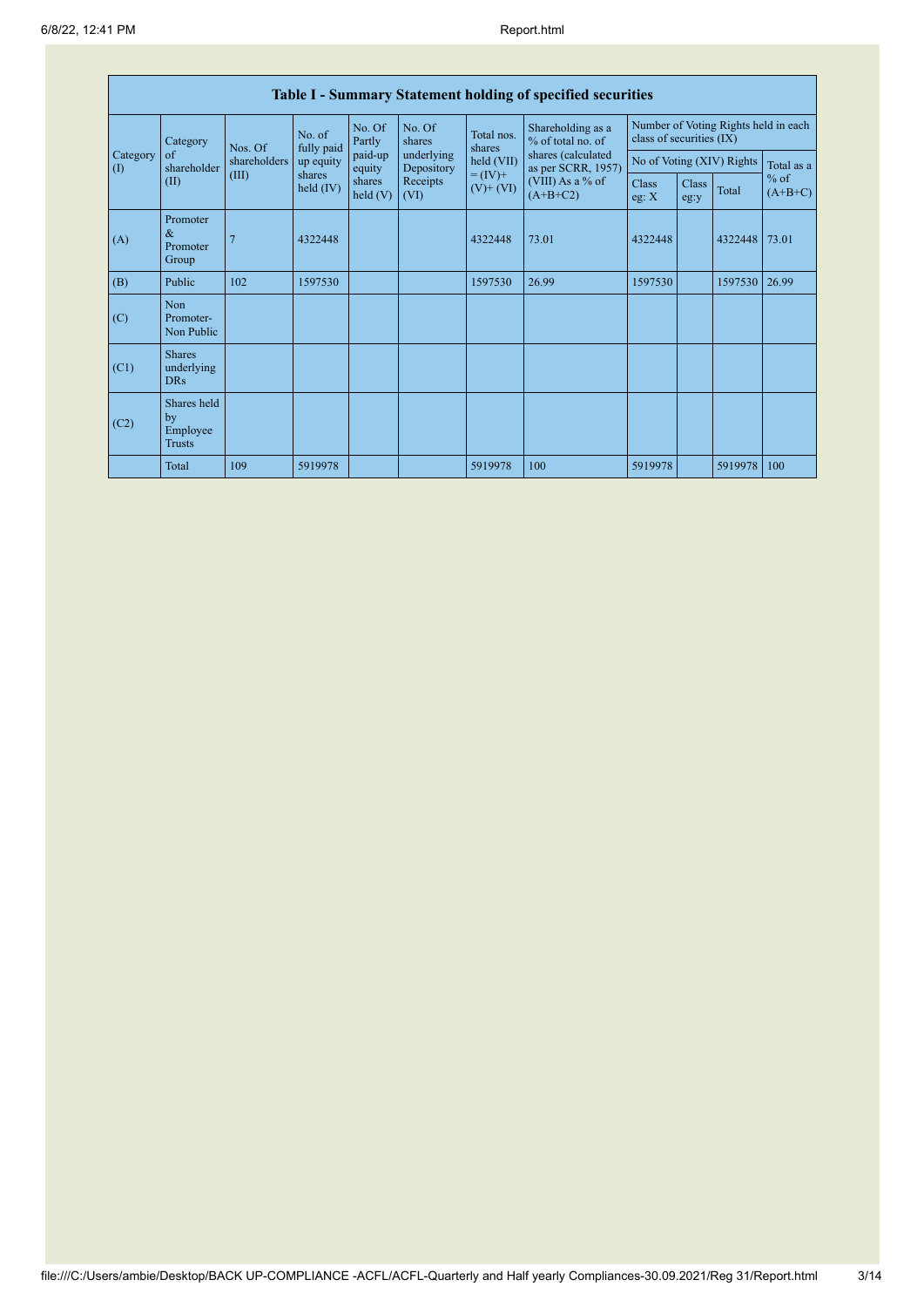|                        | Table I - Summary Statement holding of specified securities |                                                                                                                                                                                |                                                  |                                                                                            |                                                                                    |                                                        |            |                                                                               |                                |                                       |  |
|------------------------|-------------------------------------------------------------|--------------------------------------------------------------------------------------------------------------------------------------------------------------------------------|--------------------------------------------------|--------------------------------------------------------------------------------------------|------------------------------------------------------------------------------------|--------------------------------------------------------|------------|-------------------------------------------------------------------------------|--------------------------------|---------------------------------------|--|
| Category<br>(1)<br>(A) | Category<br>of<br>shareholder<br>(II)                       | No. Of<br>No. of<br><b>Shares</b><br><b>Shares</b><br>Underlying<br>Underlying<br>Outstanding<br>Outstanding<br>convertible<br><b>Warrants</b><br>securities<br>$(X_i)$<br>(X) |                                                  | No. Of Shares<br>Underlying<br>Outstanding<br>convertible                                  | Shareholding, as a %<br>assuming full<br>conversion of<br>convertible securities ( | Number of<br>Locked in<br>shares (XII)                 |            | Number of<br><b>Shares</b><br>pledged or<br>otherwise<br>encumbered<br>(XIII) |                                | Number of<br>equity shares<br>held in |  |
|                        |                                                             |                                                                                                                                                                                | securities and<br>No. Of<br>Warrants (Xi)<br>(a) | as a percentage of<br>diluted share capital)<br>$(XI) = (VII)+(X) As a %$<br>of $(A+B+C2)$ | No.<br>(a)                                                                         | Asa<br>$%$ of<br>total<br><b>Shares</b><br>held<br>(b) | No.<br>(a) | As a<br>$%$ of<br>total<br><b>Shares</b><br>held<br>(b)                       | dematerialized<br>form $(XIV)$ |                                       |  |
|                        | Promoter<br>$\&$<br>Promoter<br>Group                       |                                                                                                                                                                                |                                                  |                                                                                            | 73.01                                                                              |                                                        |            |                                                                               |                                | 4322448                               |  |
| (B)                    | Public                                                      |                                                                                                                                                                                |                                                  |                                                                                            | 26.99                                                                              |                                                        |            |                                                                               |                                | 862014                                |  |
| (C)                    | Non<br>Promoter-<br>Non Public                              |                                                                                                                                                                                |                                                  |                                                                                            |                                                                                    |                                                        |            |                                                                               |                                |                                       |  |
| (C1)                   | <b>Shares</b><br>underlying<br><b>DRs</b>                   |                                                                                                                                                                                |                                                  |                                                                                            |                                                                                    |                                                        |            |                                                                               |                                |                                       |  |
| (C2)                   | Shares held<br>by<br>Employee<br><b>Trusts</b>              |                                                                                                                                                                                |                                                  |                                                                                            |                                                                                    |                                                        |            |                                                                               |                                |                                       |  |
|                        | Total                                                       |                                                                                                                                                                                |                                                  |                                                                                            | 100                                                                                |                                                        |            |                                                                               |                                | 5184462                               |  |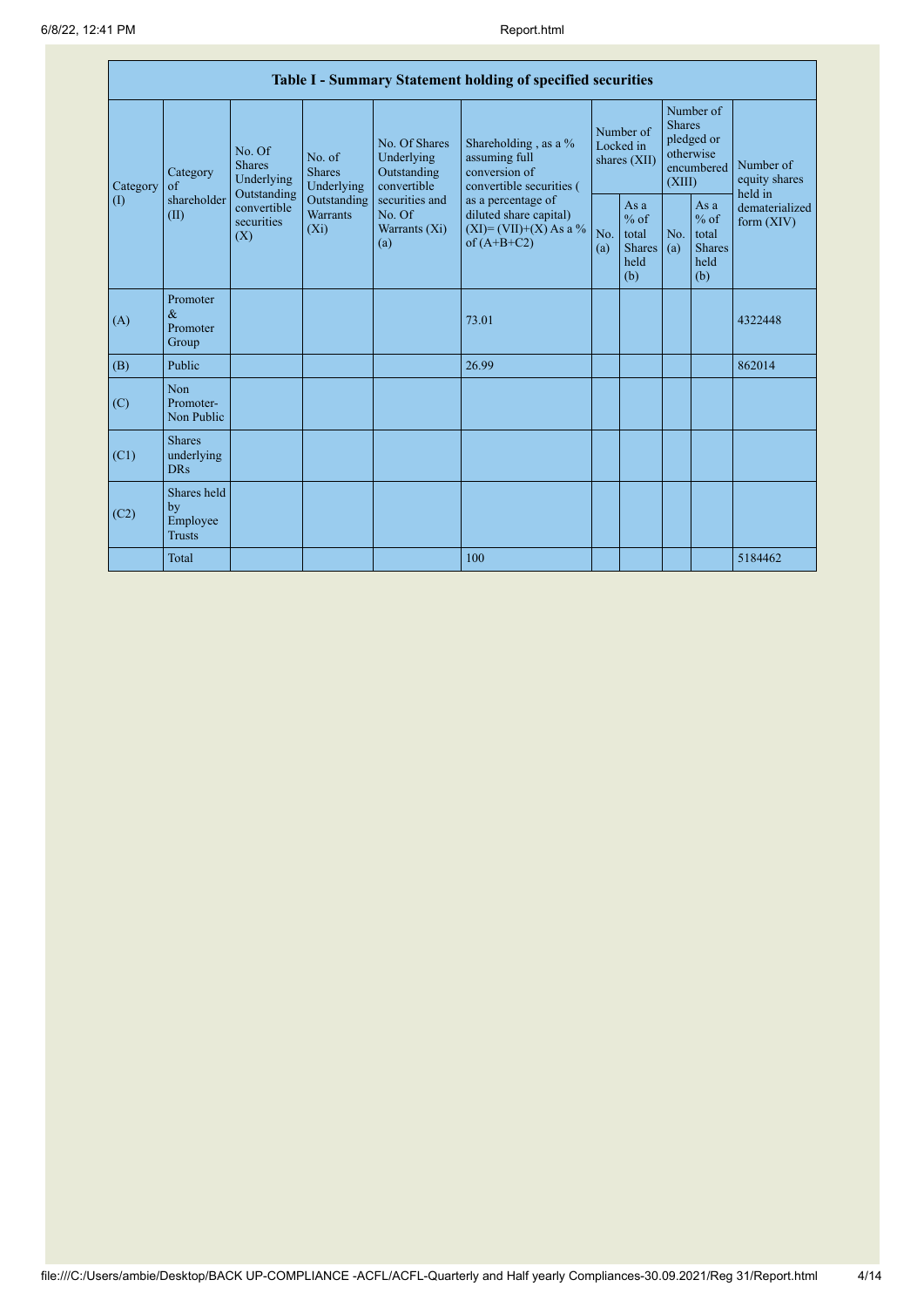|                                                                                             | Table II - Statement showing shareholding pattern of the Promoter and Promoter Group                                |                         |                            |                       |                                    |                             |                                              |                               |               |                                 |                           |  |
|---------------------------------------------------------------------------------------------|---------------------------------------------------------------------------------------------------------------------|-------------------------|----------------------------|-----------------------|------------------------------------|-----------------------------|----------------------------------------------|-------------------------------|---------------|---------------------------------|---------------------------|--|
|                                                                                             |                                                                                                                     |                         | No. of                     | No. Of<br>Partly      | No. Of                             | Total<br>nos.               | Shareholding<br>as a % of total              | each class of securities (IX) |               | Number of Voting Rights held in |                           |  |
| Sr.                                                                                         | Category & Name<br>of the                                                                                           | Nos. Of<br>shareholders | fully<br>paid up<br>equity | paid-<br>up<br>equity | shares<br>underlying<br>Depository | shares<br>held<br>$(VII) =$ | no. of shares<br>(calculated as<br>per SCRR, | No of Voting (XIV) Rights     |               |                                 | Total<br>as a $\%$<br>of  |  |
|                                                                                             | Shareholders (I)                                                                                                    | (III)                   | shares<br>held<br>(IV)     | shares<br>held<br>(V) | Receipts<br>(VI)                   | $(IV)$ +<br>$(V)$ +<br>(VI) | 1957) (VIII)<br>As a % of<br>$(A+B+C2)$      | Class eg:<br>$\mathbf X$      | Class<br>eg:y | Total                           | Total<br>Voting<br>rights |  |
| $\mathbf{A}$                                                                                | Table II - Statement showing shareholding pattern of the Promoter and Promoter Group                                |                         |                            |                       |                                    |                             |                                              |                               |               |                                 |                           |  |
| (1)                                                                                         | Indian                                                                                                              |                         |                            |                       |                                    |                             |                                              |                               |               |                                 |                           |  |
| (a)                                                                                         | Individuals/Hindu<br>undivided Family                                                                               | $\overline{c}$          | 1480368                    |                       |                                    | 1480368                     | 25.01                                        | 1480368                       |               | 1480368                         | 25.01                     |  |
| (d)                                                                                         | Any Other<br>(specify)                                                                                              | 5                       | 2842080                    |                       |                                    | 2842080                     | 48.01                                        | 2842080                       |               | 2842080                         | 48.01                     |  |
| Sub-Total (A)<br>(1)                                                                        |                                                                                                                     | 7                       | 4322448                    |                       |                                    | 4322448                     | 73.01                                        | 4322448                       |               | 4322448 73.01                   |                           |  |
| (2)                                                                                         | Foreign                                                                                                             |                         |                            |                       |                                    |                             |                                              |                               |               |                                 |                           |  |
| Total<br>Shareholding<br>of Promoter<br>and Promoter<br>Group $(A)=$<br>$(A)(1)+(A)$<br>(2) |                                                                                                                     | 7                       | 4322448                    |                       |                                    | 4322448                     | 73.01                                        | 4322448                       |               | 4322448                         | 73.01                     |  |
| $\, {\bf B}$                                                                                | Table III - Statement showing shareholding pattern of the Public shareholder                                        |                         |                            |                       |                                    |                             |                                              |                               |               |                                 |                           |  |
| (1)                                                                                         | Institutions                                                                                                        |                         |                            |                       |                                    |                             |                                              |                               |               |                                 |                           |  |
| (3)                                                                                         | Non-institutions                                                                                                    |                         |                            |                       |                                    |                             |                                              |                               |               |                                 |                           |  |
| (a(i))                                                                                      | Individuals -<br>i.Individual<br>shareholders<br>holding nominal<br>share capital up to<br>Rs. 2 lakhs.             | 77                      | 1359                       |                       |                                    | 1359                        | 0.02                                         | 1359                          |               | 1359                            | 0.02                      |  |
| (a(ii))                                                                                     | Individuals - ii.<br>Individual<br>shareholders<br>holding nominal<br>share capital in<br>excess of Rs. 2<br>lakhs. | 15                      | 809872                     |                       |                                    | 809872                      | 13.68                                        | 809872                        |               | 809872                          | 13.68                     |  |
| (e)                                                                                         | Any Other<br>(specify)                                                                                              | 10                      | 786299                     |                       |                                    | 786299                      | 13.28                                        | 786299                        |               | 786299                          | 13.28                     |  |
| Sub-Total (B)<br>(3)                                                                        |                                                                                                                     | 102                     | 1597530                    |                       |                                    | 1597530                     | 26.99                                        | 1597530                       |               | 1597530                         | 26.99                     |  |
| <b>Total Public</b><br>Shareholding<br>$(B)=(B)(1)+$<br>$(B)(2)+(B)(3)$                     |                                                                                                                     | 102                     | 1597530                    |                       |                                    | 1597530                     | 26.99                                        | 1597530                       |               | 1597530                         | 26.99                     |  |
| ${\bf C}$                                                                                   | Table IV - Statement showing shareholding pattern of the Non Promoter- Non Public shareholder                       |                         |                            |                       |                                    |                             |                                              |                               |               |                                 |                           |  |
| Total (<br>$A+B+C2$ )                                                                       |                                                                                                                     | 109                     | 5919978                    |                       |                                    | 5919978                     | 100                                          | 5919978                       |               | 5919978                         | 100                       |  |
| Total<br>$(A+B+C)$                                                                          |                                                                                                                     | 109                     | 5919978                    |                       |                                    | 5919978                     | 100                                          | 5919978                       |               | 5919978                         | 100                       |  |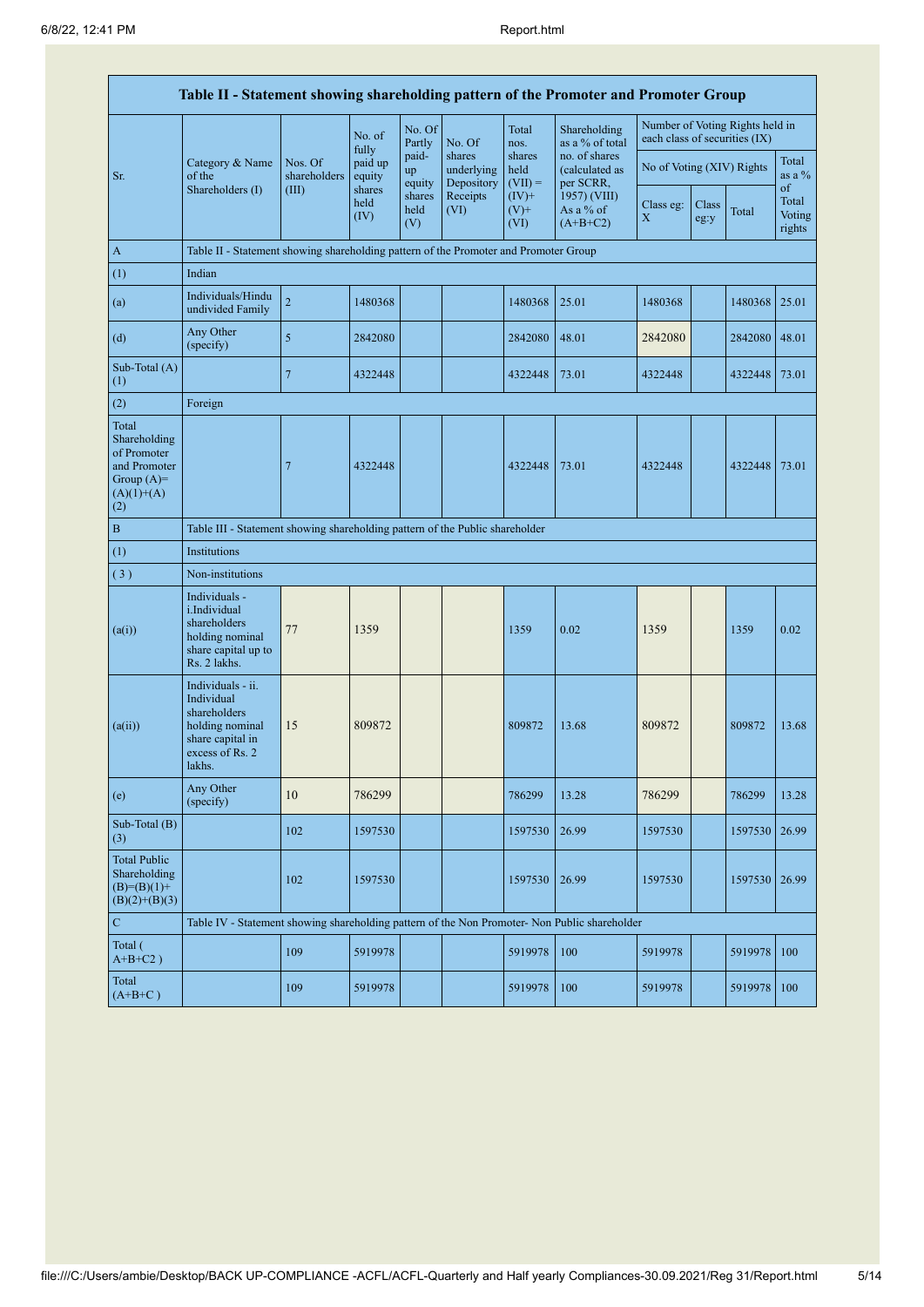| Table II - Statement showing shareholding pattern of the Promoter and Promoter Group    |                                                                                                     |                                                                                      |                                                                |                                                                                               |            |                                                         |                                                                               |                                                         |                                       |  |  |  |
|-----------------------------------------------------------------------------------------|-----------------------------------------------------------------------------------------------------|--------------------------------------------------------------------------------------|----------------------------------------------------------------|-----------------------------------------------------------------------------------------------|------------|---------------------------------------------------------|-------------------------------------------------------------------------------|---------------------------------------------------------|---------------------------------------|--|--|--|
| Sr.                                                                                     | No. Of<br><b>Shares</b><br>Underlying<br>Outstanding<br>convertible<br>securities<br>$(X_i)$<br>(X) | No. of<br><b>Shares</b><br>Underlying                                                | No. Of Shares<br>Underlying<br>Outstanding                     | Shareholding, as a %<br>assuming full conversion of<br>convertible securities (as a           |            | Number of<br>Locked in<br>shares (XII)                  | Number of<br><b>Shares</b><br>pledged or<br>otherwise<br>encumbered<br>(XIII) |                                                         | Number of<br>equity shares<br>held in |  |  |  |
|                                                                                         |                                                                                                     | Outstanding<br><b>Warrants</b>                                                       | convertible<br>securities and<br>No. Of Warrants<br>$(Xi)$ (a) | percentage of diluted share<br>capital) $(XI) = (VII)+(X) As$<br>a % of $(A+B+C2)$            | No.<br>(a) | As a<br>$%$ of<br>total<br><b>Shares</b><br>held<br>(b) | No.<br>(a)                                                                    | As a<br>$%$ of<br>total<br><b>Shares</b><br>held<br>(b) | dematerialized<br>form $(XIV)$        |  |  |  |
| $\mathbf{A}$                                                                            |                                                                                                     | Table II - Statement showing shareholding pattern of the Promoter and Promoter Group |                                                                |                                                                                               |            |                                                         |                                                                               |                                                         |                                       |  |  |  |
| (1)                                                                                     | Indian                                                                                              |                                                                                      |                                                                |                                                                                               |            |                                                         |                                                                               |                                                         |                                       |  |  |  |
| (a)                                                                                     |                                                                                                     |                                                                                      |                                                                | 25.01                                                                                         |            |                                                         |                                                                               |                                                         | 1480368                               |  |  |  |
| (d)                                                                                     |                                                                                                     |                                                                                      |                                                                | 48.01                                                                                         |            |                                                         |                                                                               |                                                         | 2842080                               |  |  |  |
| Sub-Total (A)<br>(1)                                                                    |                                                                                                     |                                                                                      |                                                                | 73.01                                                                                         |            |                                                         |                                                                               |                                                         | 4322448                               |  |  |  |
| (2)                                                                                     | Foreign                                                                                             |                                                                                      |                                                                |                                                                                               |            |                                                         |                                                                               |                                                         |                                       |  |  |  |
| Total<br>Shareholding<br>of Promoter<br>and Promoter<br>Group $(A)=$<br>$(A)(1)+(A)(2)$ |                                                                                                     |                                                                                      |                                                                | 73.01                                                                                         |            |                                                         |                                                                               |                                                         | 4322448                               |  |  |  |
| $\, {\bf B}$                                                                            |                                                                                                     |                                                                                      |                                                                | Table III - Statement showing shareholding pattern of the Public shareholder                  |            |                                                         |                                                                               |                                                         |                                       |  |  |  |
| (1)                                                                                     | Institutions                                                                                        |                                                                                      |                                                                |                                                                                               |            |                                                         |                                                                               |                                                         |                                       |  |  |  |
| (3)                                                                                     | Non-institutions                                                                                    |                                                                                      |                                                                |                                                                                               |            |                                                         |                                                                               |                                                         |                                       |  |  |  |
| (a(i))                                                                                  |                                                                                                     |                                                                                      |                                                                | 0.02                                                                                          |            |                                                         |                                                                               |                                                         | 264                                   |  |  |  |
| (a(ii))                                                                                 |                                                                                                     |                                                                                      |                                                                | 13.68                                                                                         |            |                                                         |                                                                               |                                                         | 341431                                |  |  |  |
| (e)                                                                                     |                                                                                                     |                                                                                      |                                                                | 13.28                                                                                         |            |                                                         |                                                                               |                                                         | 520319                                |  |  |  |
| Sub-Total (B)<br>(3)                                                                    |                                                                                                     |                                                                                      |                                                                | 26.99                                                                                         |            |                                                         |                                                                               |                                                         | 862014                                |  |  |  |
| <b>Total Public</b><br>Shareholding<br>$(B)= (B)(1) +$<br>$(B)(2)+(B)(3)$               |                                                                                                     |                                                                                      |                                                                | 26.99                                                                                         |            |                                                         |                                                                               |                                                         | 862014                                |  |  |  |
| $\mathbf C$                                                                             |                                                                                                     |                                                                                      |                                                                | Table IV - Statement showing shareholding pattern of the Non Promoter- Non Public shareholder |            |                                                         |                                                                               |                                                         |                                       |  |  |  |
| Total (<br>$A+B+C2$ )                                                                   |                                                                                                     |                                                                                      |                                                                | 100                                                                                           |            |                                                         |                                                                               |                                                         | 5184462                               |  |  |  |
| Total (A+B+C                                                                            |                                                                                                     |                                                                                      |                                                                | 100                                                                                           |            |                                                         |                                                                               |                                                         | 5184462                               |  |  |  |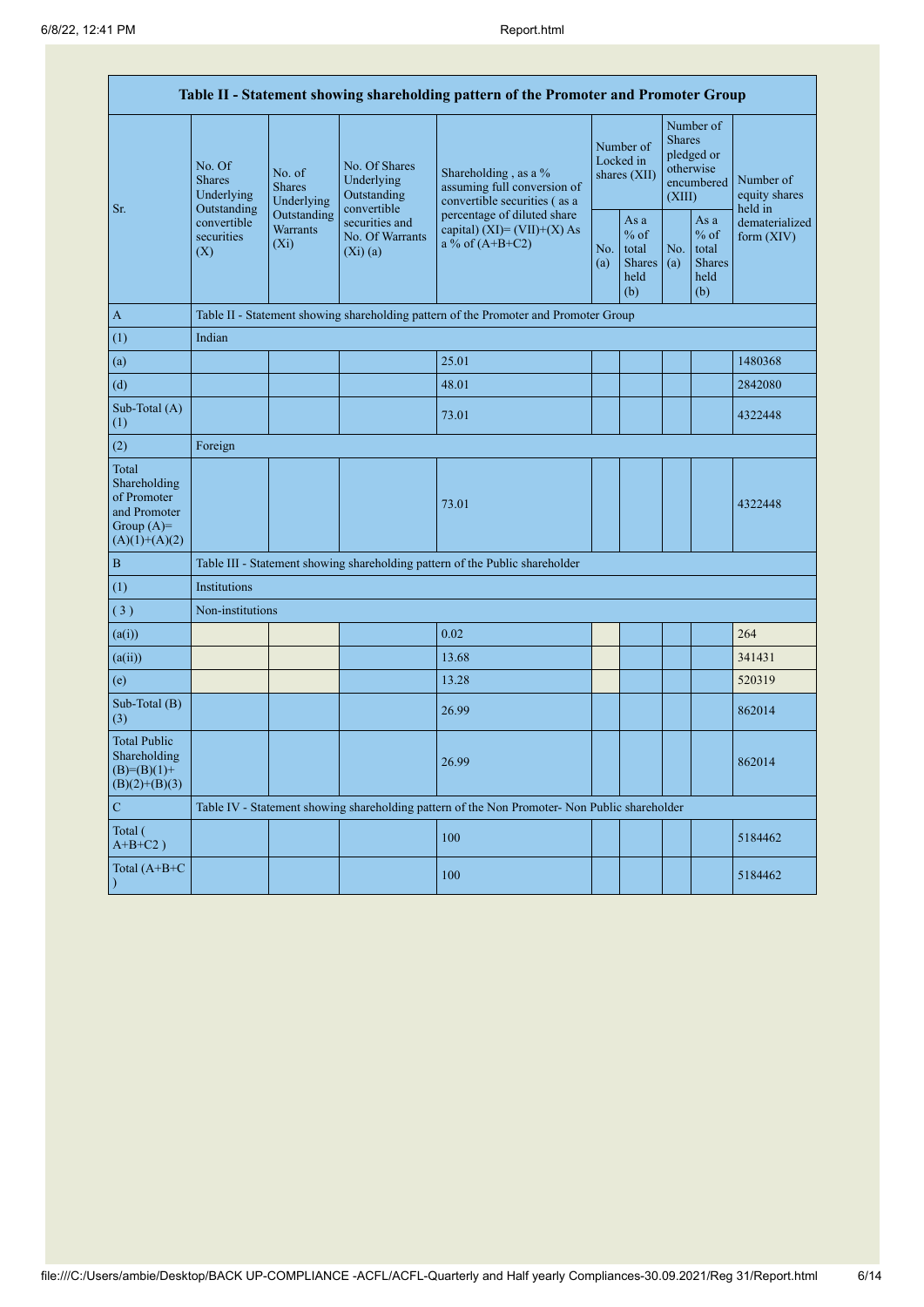|                                                                                                                                                                                          |                                                               | <b>Individuals/Hindu undivided Family</b> |                       |
|------------------------------------------------------------------------------------------------------------------------------------------------------------------------------------------|---------------------------------------------------------------|-------------------------------------------|-----------------------|
| Searial No.                                                                                                                                                                              | $\mathbf{1}$                                                  | $\sqrt{2}$                                |                       |
| Name of the<br>Shareholders (I)                                                                                                                                                          | SUCHITRA.                                                     | SURENDER SINGH HUF.                       | Click here to go back |
| PAN(II)                                                                                                                                                                                  | AISPS8706R                                                    | AANHS3313R                                | Total                 |
| No. of fully paid<br>up equity shares<br>held (IV)                                                                                                                                       | 930588                                                        | 549780                                    | 1480368               |
| No. Of Partly paid-<br>up equity shares<br>held(V)                                                                                                                                       |                                                               |                                           |                       |
| No. Of shares<br>underlying<br>Depository<br>Receipts (VI)                                                                                                                               |                                                               |                                           |                       |
| Total nos. shares<br>held $(VII) = (IV) +$<br>$(V)$ + $(VI)$                                                                                                                             | 930588                                                        | 549780                                    | 1480368               |
| Shareholding as a<br>% of total no. of<br>shares (calculated<br>as per SCRR,<br>1957) (VIII) As a<br>% of $(A+B+C2)$                                                                     | 15.72                                                         | 9.29                                      | 25.01                 |
|                                                                                                                                                                                          | Number of Voting Rights held in each class of securities (IX) |                                           |                       |
| Class eg:X                                                                                                                                                                               | 930588                                                        | 549780                                    | 1480368               |
| Class eg:y                                                                                                                                                                               |                                                               |                                           |                       |
| Total                                                                                                                                                                                    | 930588                                                        | 549780                                    | 1480368               |
| Total as a % of<br><b>Total Voting rights</b>                                                                                                                                            | 15.72                                                         | 9.29                                      | 25.01                 |
| No. Of Shares<br>Underlying<br>Outstanding<br>convertible<br>securities $(X)$                                                                                                            |                                                               |                                           |                       |
| No. of Shares<br>Underlying<br>Outstanding<br>Warrants (Xi)                                                                                                                              |                                                               |                                           |                       |
| No. Of Shares<br>Underlying<br>Outstanding<br>convertible<br>securities and No.<br>Of Warrants (Xi)<br>(a)                                                                               |                                                               |                                           |                       |
| Shareholding, as a<br>% assuming full<br>conversion of<br>convertible<br>securities (as a<br>percentage of<br>diluted share<br>capital) (XI)=<br>$(VII)+(Xi)(a)$ As a<br>% of $(A+B+C2)$ | 15.72                                                         | 9.29                                      | 25.01                 |
| Number of Locked in shares (XII)                                                                                                                                                         |                                                               |                                           |                       |
| No. (a)                                                                                                                                                                                  |                                                               |                                           |                       |
| As a % of total<br>Shares held (b)                                                                                                                                                       |                                                               |                                           |                       |
|                                                                                                                                                                                          | Number of Shares pledged or otherwise encumbered (XIII)       |                                           |                       |
| No. (a)                                                                                                                                                                                  |                                                               |                                           |                       |
| As a % of total<br>Shares held (b)                                                                                                                                                       |                                                               |                                           |                       |
| Number of equity<br>shares held in<br>dematerialized<br>form (XIV)                                                                                                                       | 930588                                                        | 549780                                    | 1480368               |
| Reason for not providing PAN                                                                                                                                                             |                                                               |                                           |                       |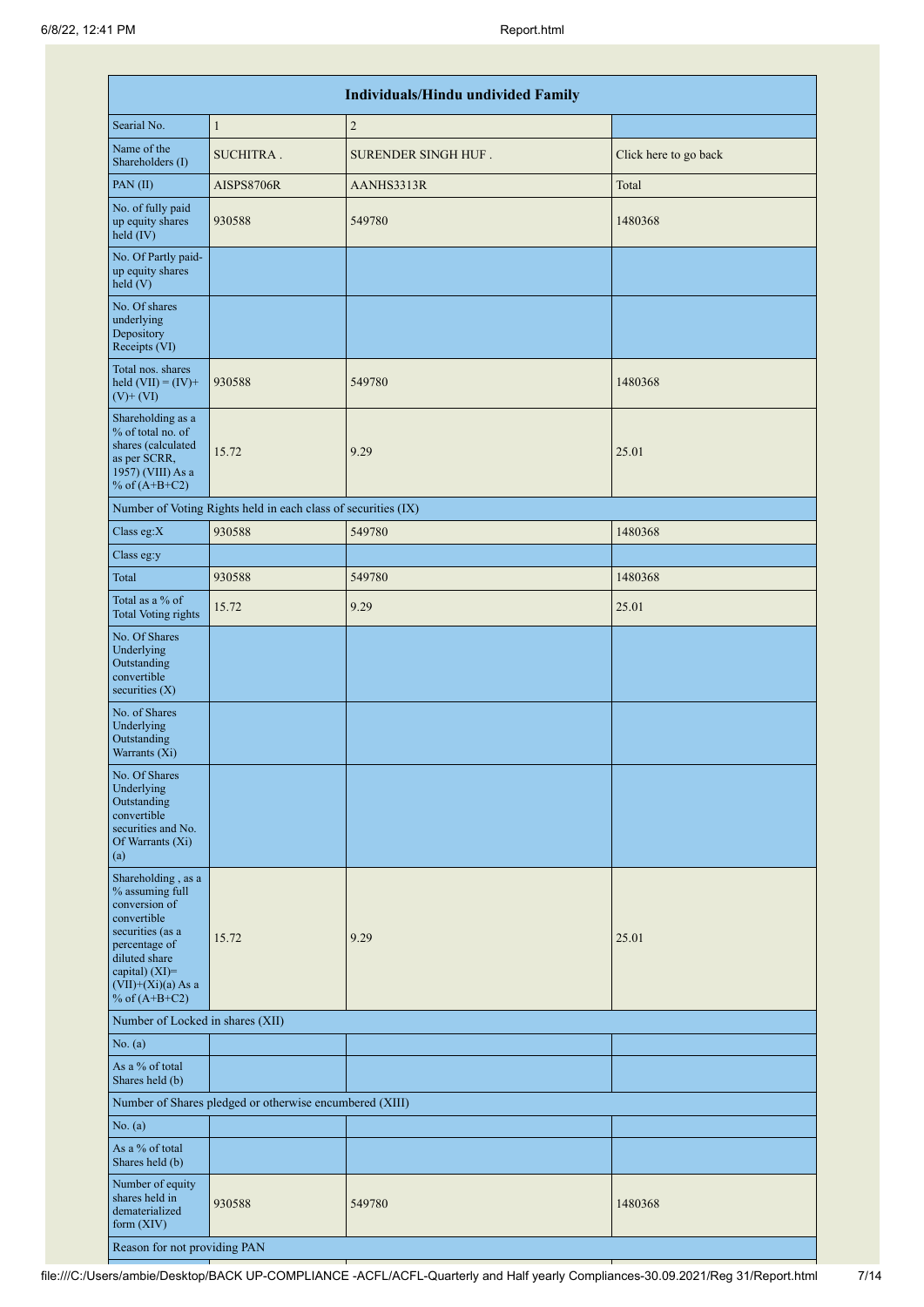| Reason for not<br>providing PAN |                  |          |          |  |
|---------------------------------|------------------|----------|----------|--|
|                                 | Shareholder type | Promoter | Promoter |  |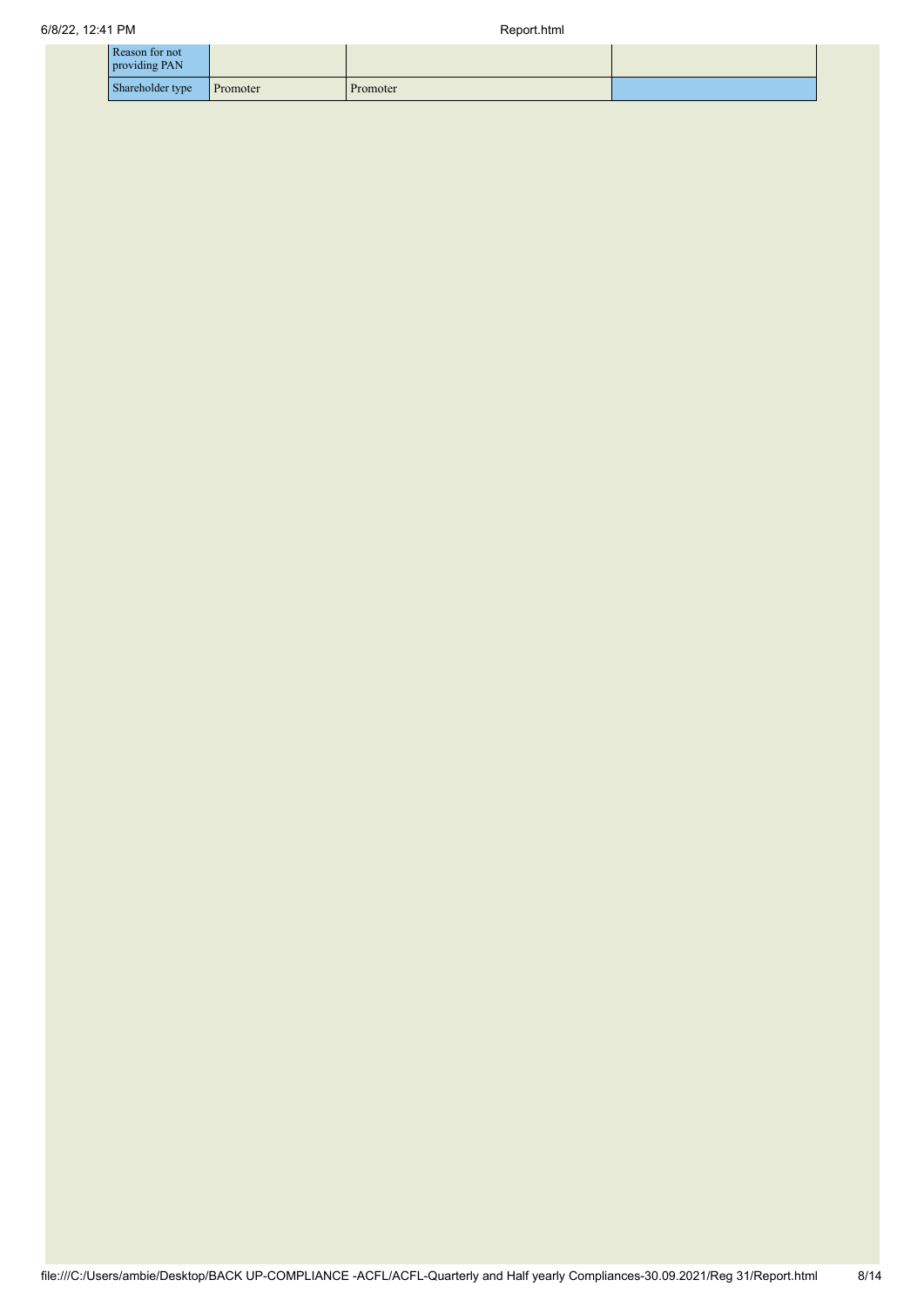|                                                                                                                                                                                      | Any Other (specify)                                                        |                                                                        |                                                             |                                                           |                                                                          |                             |  |  |  |  |  |  |  |
|--------------------------------------------------------------------------------------------------------------------------------------------------------------------------------------|----------------------------------------------------------------------------|------------------------------------------------------------------------|-------------------------------------------------------------|-----------------------------------------------------------|--------------------------------------------------------------------------|-----------------------------|--|--|--|--|--|--|--|
| Searial No.                                                                                                                                                                          | $\mathbf{1}$                                                               | $\mathbf{2}$                                                           | $\mathfrak{Z}$                                              | $\overline{4}$                                            | 5                                                                        |                             |  |  |  |  |  |  |  |
| Category                                                                                                                                                                             | <b>Bodies Corporate</b>                                                    | <b>Bodies Corporate</b>                                                | <b>Bodies Corporate</b>                                     | <b>Bodies Corporate</b>                                   | <b>Bodies Corporate</b>                                                  | Click<br>here to<br>go back |  |  |  |  |  |  |  |
| Name of the<br>Shareholders (I)                                                                                                                                                      | <b>HILLGROW</b><br><b>INFOSERVICES</b><br><b>PRIVATE</b><br><b>LIMITED</b> | <b>PALMTREE</b><br><b>INFRACON</b><br><b>PRIVATE</b><br><b>LIMITED</b> | <b>VETERAN</b><br><b>INFRADEVELOPERS</b><br>PRIVATE LIMITED | <b>FOSTER</b><br><b>INFRASTRUCTURE</b><br>PRIVATE LIMITED | <b>INSCENCE</b><br><b>DEVELOPERS</b><br><b>PRIVATE</b><br><b>LIMITED</b> |                             |  |  |  |  |  |  |  |
| PAN(II)                                                                                                                                                                              | AACCH1867R                                                                 | AAECP9998H                                                             | AACCV9638A                                                  | AABCF3458P                                                | AACCI0448K                                                               | Total                       |  |  |  |  |  |  |  |
| No. of the<br>Shareholders (I)                                                                                                                                                       | $\mathbf{1}$                                                               | $\mathbf{1}$                                                           | $\mathbf{1}$                                                | $\mathbf{1}$                                              | $\mathbf{1}$                                                             | 5                           |  |  |  |  |  |  |  |
| No. of fully paid<br>up equity shares<br>$held$ (IV)                                                                                                                                 | 815520                                                                     | 605520                                                                 | 605520                                                      | 605520                                                    | 210000                                                                   | 2842080                     |  |  |  |  |  |  |  |
| No. Of Partly paid-<br>up equity shares<br>held $(V)$                                                                                                                                |                                                                            |                                                                        |                                                             |                                                           |                                                                          |                             |  |  |  |  |  |  |  |
| No. Of shares<br>underlying<br>Depository<br>Receipts (VI)                                                                                                                           |                                                                            |                                                                        |                                                             |                                                           |                                                                          |                             |  |  |  |  |  |  |  |
| Total nos. shares<br>held $(VII) = (IV) +$<br>$(V)$ + $(VI)$                                                                                                                         | 815520                                                                     | 605520                                                                 | 605520                                                      | 605520                                                    | 210000                                                                   | 2842080                     |  |  |  |  |  |  |  |
| Shareholding as a<br>% of total no. of<br>shares (calculated<br>as per SCRR,<br>1957) (VIII) As a<br>% of $(A+B+C2)$                                                                 | 13.78                                                                      | 10.23                                                                  | 10.23                                                       | 10.23                                                     | 3.55                                                                     | 48.01                       |  |  |  |  |  |  |  |
|                                                                                                                                                                                      | Number of Voting Rights held in each class of securities (IX)              |                                                                        |                                                             |                                                           |                                                                          |                             |  |  |  |  |  |  |  |
| Class eg: X                                                                                                                                                                          | 815520                                                                     | 605520                                                                 | 605520                                                      | 605520                                                    | 210000                                                                   | 2842080                     |  |  |  |  |  |  |  |
| Class eg:y                                                                                                                                                                           |                                                                            |                                                                        |                                                             |                                                           |                                                                          |                             |  |  |  |  |  |  |  |
| Total                                                                                                                                                                                | 815520                                                                     | 605520                                                                 | 605520                                                      | 605520                                                    | 210000                                                                   | 2842080                     |  |  |  |  |  |  |  |
| Total as a % of<br>Total Voting rights                                                                                                                                               | 13.78                                                                      | 10.23                                                                  | 10.23                                                       | 10.23                                                     | 3.55                                                                     | 48.01                       |  |  |  |  |  |  |  |
| No. Of Shares<br>Underlying<br>Outstanding<br>convertible<br>securities $(X)$                                                                                                        |                                                                            |                                                                        |                                                             |                                                           |                                                                          |                             |  |  |  |  |  |  |  |
| No. of Shares<br>Underlying<br>Outstanding<br>Warrants (Xi)                                                                                                                          |                                                                            |                                                                        |                                                             |                                                           |                                                                          |                             |  |  |  |  |  |  |  |
| No. Of Shares<br>Underlying<br>Outstanding<br>convertible<br>securities and No.<br>Of Warrants (Xi)<br>(a)                                                                           |                                                                            |                                                                        |                                                             |                                                           |                                                                          |                             |  |  |  |  |  |  |  |
| Shareholding, as a<br>% assuming full<br>conversion of<br>convertible<br>securities (as a<br>percentage of<br>diluted share<br>capital) (XI)=<br>$(VII)+(X)$ As a %<br>of $(A+B+C2)$ | 13.78                                                                      | 10.23                                                                  | 10.23                                                       | 10.23                                                     | 3.55                                                                     | 48.01                       |  |  |  |  |  |  |  |
| Number of Locked in shares (XII)                                                                                                                                                     |                                                                            |                                                                        |                                                             |                                                           |                                                                          |                             |  |  |  |  |  |  |  |
| No. (a)                                                                                                                                                                              |                                                                            |                                                                        |                                                             |                                                           |                                                                          |                             |  |  |  |  |  |  |  |
| As a % of total<br>Shares held (b)                                                                                                                                                   |                                                                            |                                                                        |                                                             |                                                           |                                                                          |                             |  |  |  |  |  |  |  |
|                                                                                                                                                                                      | Number of Shares pledged or otherwise encumbered (XIII)                    |                                                                        |                                                             |                                                           |                                                                          |                             |  |  |  |  |  |  |  |
| No. (a)                                                                                                                                                                              |                                                                            |                                                                        |                                                             |                                                           |                                                                          |                             |  |  |  |  |  |  |  |

a)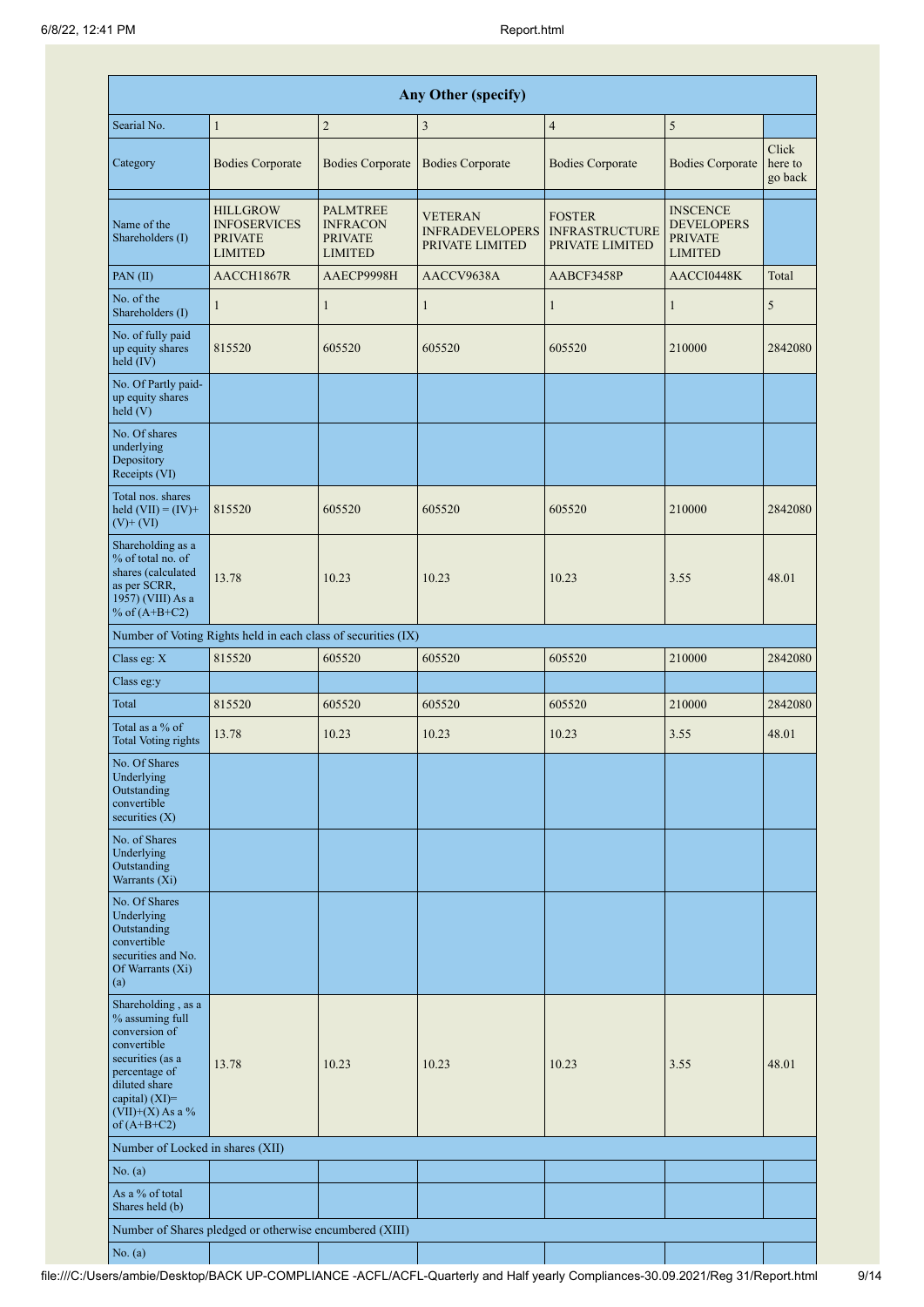| As a $%$ of total<br>Shares held (b)                                 |                |                |                |                |                |         |
|----------------------------------------------------------------------|----------------|----------------|----------------|----------------|----------------|---------|
| Number of equity<br>shares held in<br>dematerialized<br>form $(XIV)$ | 815520         | 605520         | 605520         | 605520         | 210000         | 2842080 |
| Reason for not providing PAN                                         |                |                |                |                |                |         |
| Reason for not<br>providing PAN                                      |                |                |                |                |                |         |
| Shareholder type                                                     | Promoter Group | Promoter Group | Promoter Group | Promoter Group | Promoter Group |         |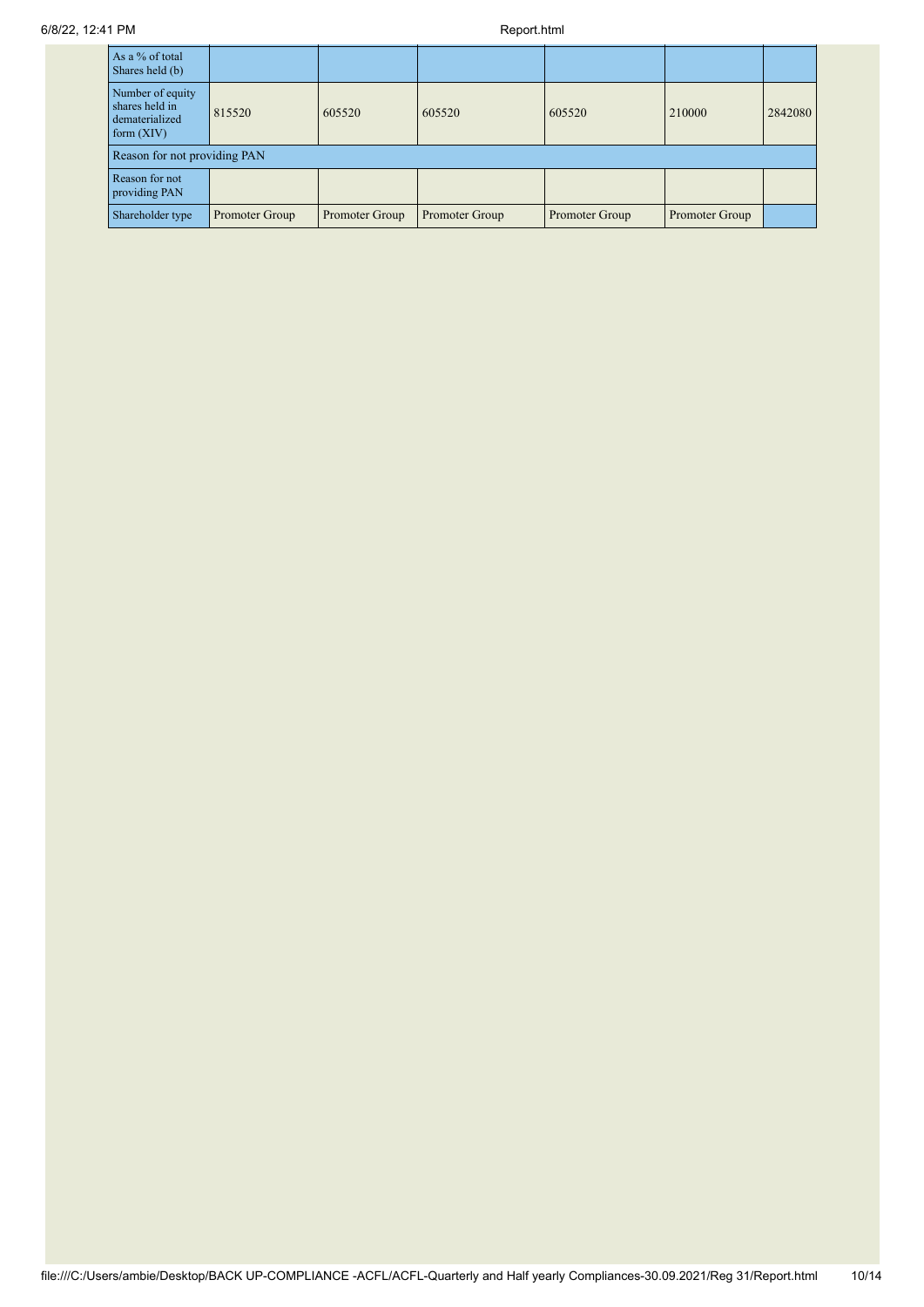|                                                                                                                                                                                         | Individuals - ii. Individual shareholders holding nominal share capital in excess of Rs. 2 lakhs. |                     |                       |  |  |  |  |  |  |  |  |
|-----------------------------------------------------------------------------------------------------------------------------------------------------------------------------------------|---------------------------------------------------------------------------------------------------|---------------------|-----------------------|--|--|--|--|--|--|--|--|
| Searial No.                                                                                                                                                                             | $\,1$                                                                                             | $\sqrt{2}$          |                       |  |  |  |  |  |  |  |  |
| Name of the<br>Shareholders (I)                                                                                                                                                         | YOGENDER KUMAR                                                                                    | <b>BASANTI DEVI</b> | Click here to go back |  |  |  |  |  |  |  |  |
| PAN(II)                                                                                                                                                                                 | AMYPK7580P                                                                                        | AHEPD7992H          | Total                 |  |  |  |  |  |  |  |  |
| No. of fully paid<br>up equity shares<br>held (IV)                                                                                                                                      | 200565                                                                                            | 73560               | 274125                |  |  |  |  |  |  |  |  |
| No. Of Partly paid-<br>up equity shares<br>held (V)                                                                                                                                     |                                                                                                   |                     |                       |  |  |  |  |  |  |  |  |
| No. Of shares<br>underlying<br>Depository<br>Receipts (VI)                                                                                                                              |                                                                                                   |                     |                       |  |  |  |  |  |  |  |  |
| Total nos. shares<br>held $(VII) = (IV) +$<br>$(V)$ + $(VI)$                                                                                                                            | 200565                                                                                            | 73560               | 274125                |  |  |  |  |  |  |  |  |
| Shareholding as a<br>% of total no. of<br>shares (calculated<br>as per SCRR,<br>1957) (VIII) As a<br>% of $(A+B+C2)$                                                                    | 3.39                                                                                              | 1.24                | 4.63                  |  |  |  |  |  |  |  |  |
|                                                                                                                                                                                         | Number of Voting Rights held in each class of securities (IX)                                     |                     |                       |  |  |  |  |  |  |  |  |
| Class eg: X                                                                                                                                                                             | 200565                                                                                            | 73560               | 274125                |  |  |  |  |  |  |  |  |
| Class eg:y                                                                                                                                                                              |                                                                                                   |                     |                       |  |  |  |  |  |  |  |  |
| Total                                                                                                                                                                                   | 200565                                                                                            | 73560               | 274125                |  |  |  |  |  |  |  |  |
| Total as a % of<br><b>Total Voting rights</b>                                                                                                                                           | 3.39                                                                                              | 1.24                | 4.63                  |  |  |  |  |  |  |  |  |
| No. Of Shares<br>Underlying<br>Outstanding<br>convertible<br>securities $(X)$                                                                                                           |                                                                                                   |                     |                       |  |  |  |  |  |  |  |  |
| No. of Shares<br>Underlying<br>Outstanding<br>Warrants (Xi)                                                                                                                             |                                                                                                   |                     |                       |  |  |  |  |  |  |  |  |
| No. Of Shares<br>Underlying<br>Outstanding<br>convertible<br>securities and No.<br>Of Warrants (Xi)<br>(a)                                                                              |                                                                                                   |                     |                       |  |  |  |  |  |  |  |  |
| Shareholding, as a<br>% assuming full<br>conversion of<br>convertible<br>securities (as a<br>percentage of<br>diluted share<br>capital) $(XI)$ =<br>$(VII)+(X)$ As a %<br>of $(A+B+C2)$ | 3.39                                                                                              | 1.24                | 4.63                  |  |  |  |  |  |  |  |  |
| Number of Locked in shares (XII)                                                                                                                                                        |                                                                                                   |                     |                       |  |  |  |  |  |  |  |  |
| No. (a)                                                                                                                                                                                 |                                                                                                   |                     |                       |  |  |  |  |  |  |  |  |
| As a % of total<br>Shares held (b)                                                                                                                                                      |                                                                                                   |                     |                       |  |  |  |  |  |  |  |  |
| Number of equity<br>shares held in<br>dematerialized<br>form (XIV)                                                                                                                      | 200565                                                                                            | $\boldsymbol{0}$    | 200565                |  |  |  |  |  |  |  |  |
| Reason for not providing PAN                                                                                                                                                            |                                                                                                   |                     |                       |  |  |  |  |  |  |  |  |
| Reason for not<br>providing PAN                                                                                                                                                         |                                                                                                   |                     |                       |  |  |  |  |  |  |  |  |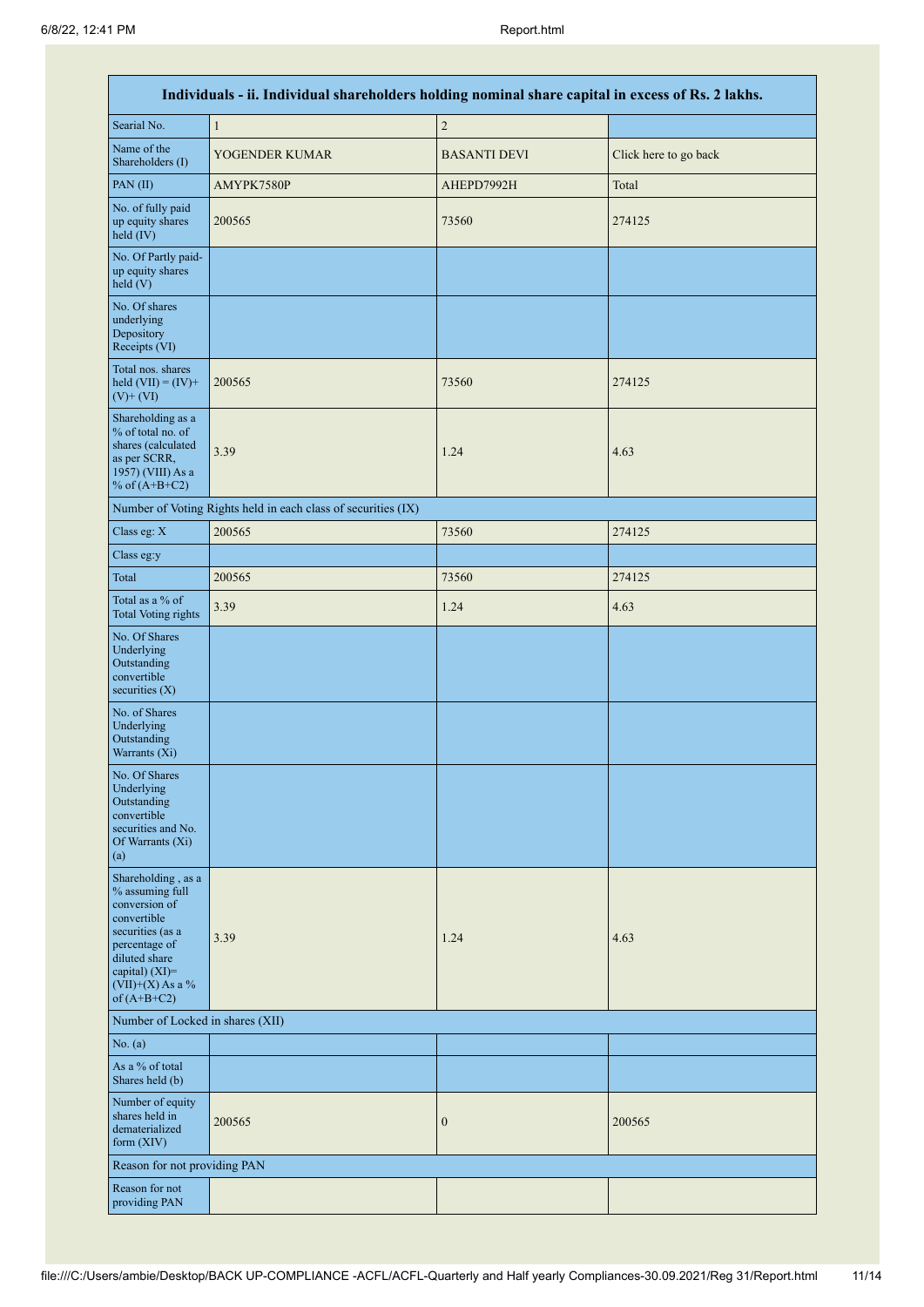|                                                                                                                                                                                         |                                                               |                                              | <b>Any Other (specify)</b>                   |                                              |                                              |                             |
|-----------------------------------------------------------------------------------------------------------------------------------------------------------------------------------------|---------------------------------------------------------------|----------------------------------------------|----------------------------------------------|----------------------------------------------|----------------------------------------------|-----------------------------|
| Searial No.                                                                                                                                                                             | $\mathbf{1}$                                                  | $\overline{2}$                               | $\mathfrak{Z}$                               | $\overline{4}$                               | $\sqrt{5}$                                   |                             |
| Category                                                                                                                                                                                | <b>Bodies Corporate</b>                                       | <b>HUF</b>                                   | <b>HUF</b>                                   | <b>HUF</b>                                   | <b>HUF</b>                                   |                             |
| Category / More<br>than 1 percentage                                                                                                                                                    | More than 1 percentage<br>of shareholding                     | More than 1<br>percentage of<br>shareholding | More than 1<br>percentage of<br>shareholding | More than 1<br>percentage of<br>shareholding | More than 1<br>percentage of<br>shareholding |                             |
| Name of the<br>Shareholders (I)                                                                                                                                                         | <b>GREENTECH</b><br><b>COLONIZERS</b><br>PRIVATE LIMITED      | PAWAN SINGH<br>(HUF)                         | <b>PARVEEN</b><br><b>KUMAR(HUF)</b>          | <b>YOGENDER</b><br>SINGH(HUF)                | <b>SHAMSHER</b><br>SINGH(HUF)                | Click<br>here to<br>go back |
| PAN(II)                                                                                                                                                                                 | AAFCG4014J                                                    | AAHHP2087F                                   | AAHHP2115A                                   | AAAHY4544D                                   | AANHS2947F                                   | Total                       |
| No. of the<br>Shareholders (I)                                                                                                                                                          | 1                                                             | $\mathbf{1}$                                 | $\mathbf{1}$                                 | $\mathbf{1}$                                 | $\mathbf{1}$                                 | $\mathbf{0}$                |
| No. of fully paid<br>up equity shares<br>held $(IV)$                                                                                                                                    | 126990                                                        | 157610                                       | 138564                                       | 136260                                       | 87880                                        | $\mathbf{0}$                |
| No. Of Partly paid-<br>up equity shares<br>held (V)                                                                                                                                     |                                                               |                                              |                                              |                                              |                                              |                             |
| No. Of shares<br>underlying<br>Depository<br>Receipts (VI)                                                                                                                              |                                                               |                                              |                                              |                                              |                                              |                             |
| Total nos. shares<br>held $(VII) = (IV) +$<br>$(V)+(VI)$                                                                                                                                | 126990                                                        | 157610                                       | 138564                                       | 136260                                       | 87880                                        | $\mathbf{0}$                |
| Shareholding as a<br>% of total no. of<br>shares (calculated<br>as per SCRR,<br>1957) (VIII) As a<br>% of $(A+B+C2)$                                                                    | 2.15                                                          | 2.66                                         | 2.34                                         | 2.3                                          | 1.48                                         | $\boldsymbol{0}$            |
|                                                                                                                                                                                         | Number of Voting Rights held in each class of securities (IX) |                                              |                                              |                                              |                                              |                             |
| Class eg: X                                                                                                                                                                             | 126990                                                        | 157610                                       | 138564                                       | 136260                                       | 87880                                        | $\boldsymbol{0}$            |
| Class eg:y                                                                                                                                                                              |                                                               |                                              |                                              |                                              |                                              |                             |
| Total                                                                                                                                                                                   | 126990                                                        | 157610                                       | 138564                                       | 136260                                       | 87880                                        | $\boldsymbol{0}$            |
| Total as a % of<br><b>Total Voting rights</b>                                                                                                                                           | 2.15                                                          | 2.66                                         | 2.34                                         | 2.3                                          | 1.48                                         | $\boldsymbol{0}$            |
| No. Of Shares<br>Underlying<br>Outstanding<br>convertible<br>securities $(X)$                                                                                                           |                                                               |                                              |                                              |                                              |                                              |                             |
| No. of Shares<br>Underlying<br>Outstanding<br>Warrants $(X_i)$                                                                                                                          |                                                               |                                              |                                              |                                              |                                              |                             |
| No. Of Shares<br>Underlying<br>Outstanding<br>convertible<br>securities and No.<br>Of Warrants (Xi)<br>(a)                                                                              |                                                               |                                              |                                              |                                              |                                              |                             |
| Shareholding, as a<br>% assuming full<br>conversion of<br>convertible<br>securities (as a<br>percentage of<br>diluted share<br>capital) $(XI)$ =<br>$(VII)+(X)$ As a %<br>of $(A+B+C2)$ | 2.15                                                          | 2.66                                         | 2.34                                         | 2.3                                          | 1.48                                         | $\mathbf{0}$                |
| Number of Locked in shares (XII)                                                                                                                                                        |                                                               |                                              |                                              |                                              |                                              |                             |
| No. (a)                                                                                                                                                                                 |                                                               |                                              |                                              |                                              |                                              |                             |
| As a % of total<br>Shares held (b)                                                                                                                                                      |                                                               |                                              |                                              |                                              |                                              |                             |
| Number of equity<br>shares held in                                                                                                                                                      | $\mathbf{0}$                                                  | 157610                                       | 138564                                       | 136260                                       | 87880                                        | $\boldsymbol{0}$            |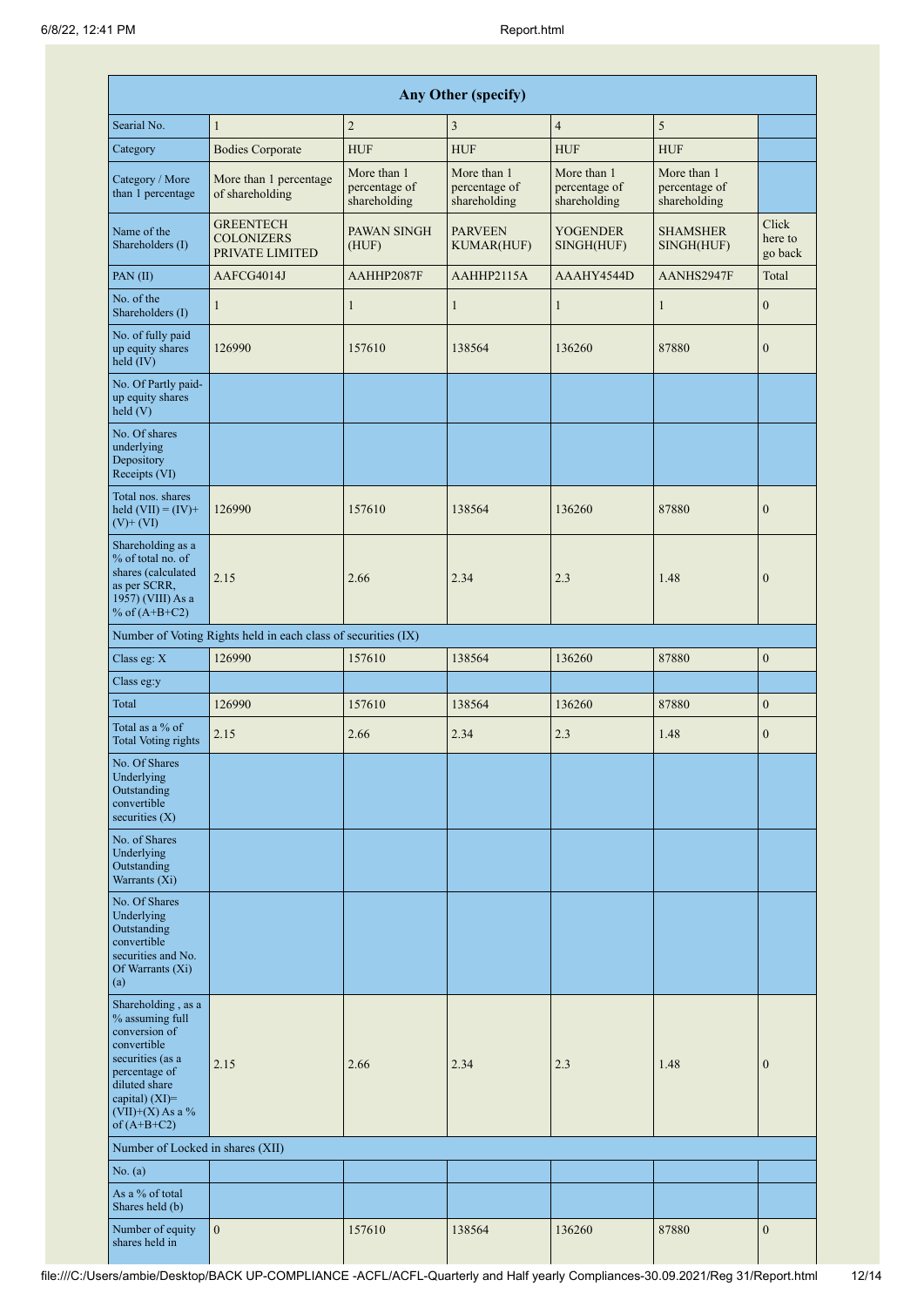| dematerialized<br>form(XIV)     |                              |  |  |  |  |  |  |
|---------------------------------|------------------------------|--|--|--|--|--|--|
|                                 | Reason for not providing PAN |  |  |  |  |  |  |
| Reason for not<br>providing PAN |                              |  |  |  |  |  |  |